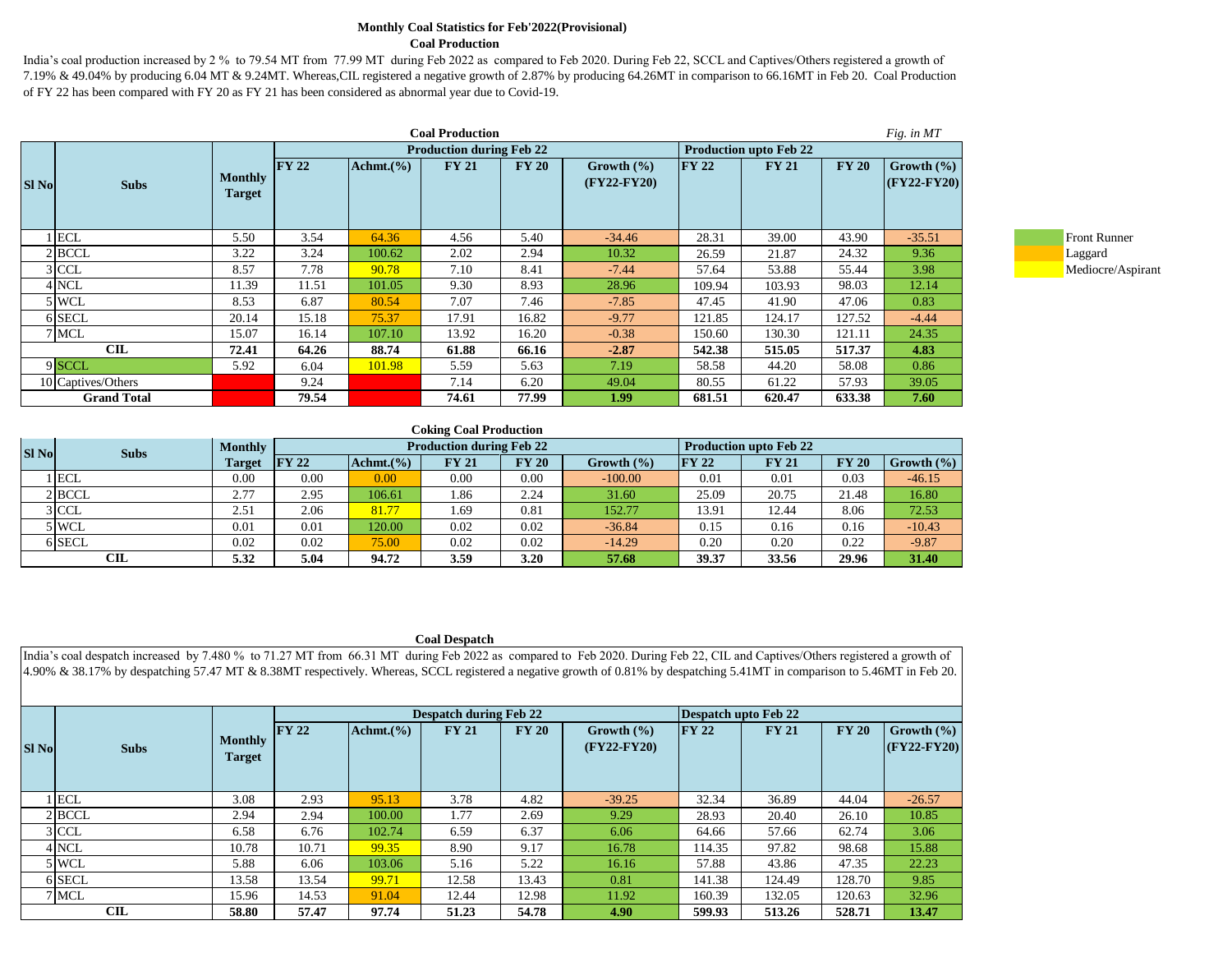| $9$ SCCL           | $\Omega$<br>J.04 | $\sim$ $ +$ $+$ | 3.06 | $\mathbf{a}$<br>----   | J.46  | $-0.81$ | 50.50<br>J.J.J | 42.60<br>⊶. | 57.45<br>.<br>JI.T. | $\sim$ $-$<br><u>.</u> |
|--------------------|------------------|-----------------|------|------------------------|-------|---------|----------------|-------------|---------------------|------------------------|
| 10 Captives        |                  | 39<br>0.JC      |      | - 11<br>0.12           | 6.07  | 38.17   | 0150<br>01.JU  | 60.35       | $- -$<br>57.6E      | 41.30                  |
| <b>Grand Total</b> |                  | ---<br>.        |      | $\sim$ $\sim$<br>04.SO | 66.31 | 7.48    | 741.02         | 616.20      | 643.83              | 15.10                  |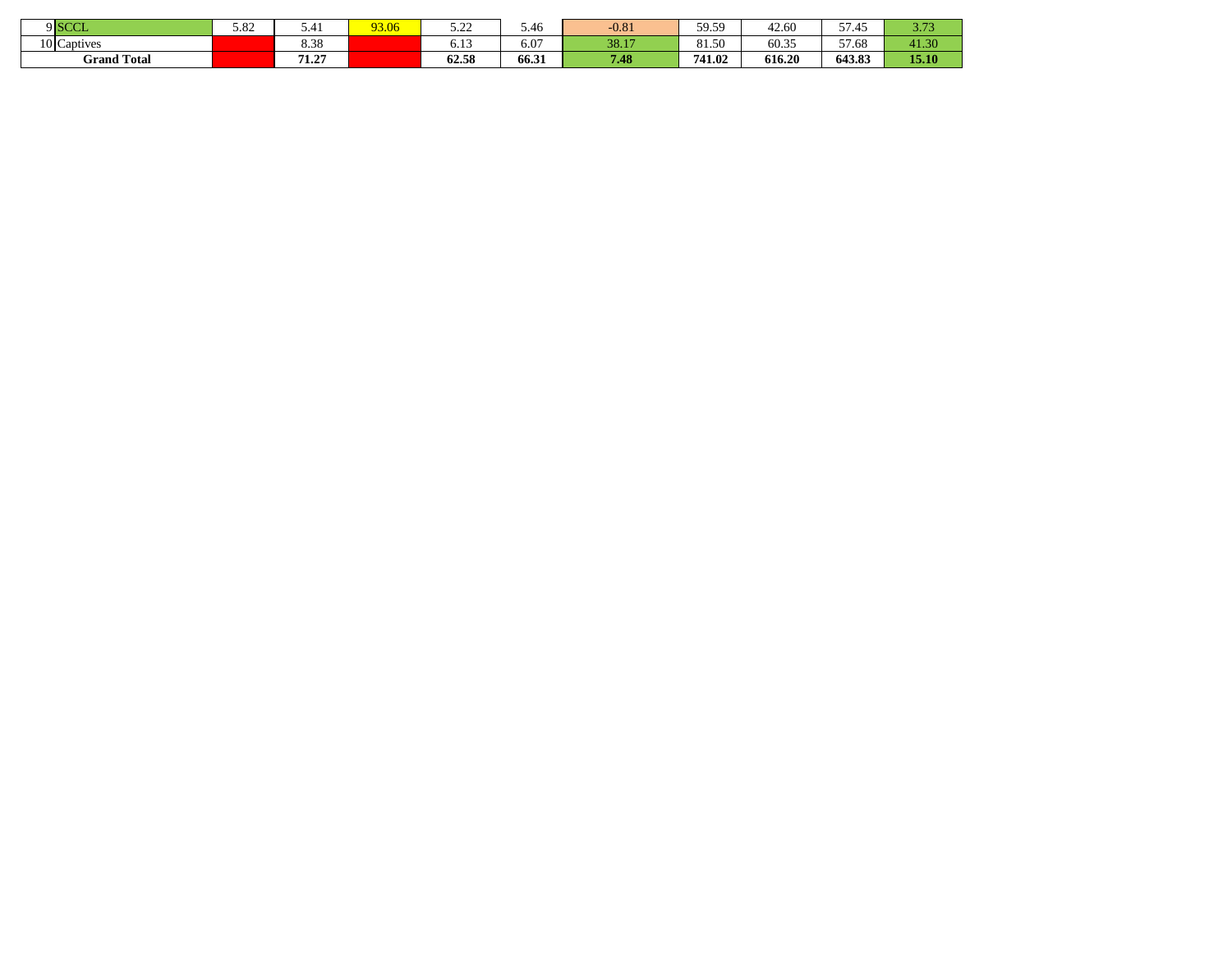The Power utilities despatch has grown by 15.27 % to 60.06 MT in the month of Feb 2022 as compared to 52.10 MT in Feb 2020. Fall in import prices have been observed since the end of Oct 2021, however, import prices are still at high level to discouarge coal import.

| <b>Coal Despatch to Different Sectors</b><br>Fig. in MT |              |                               |              |                   |        |                      |                |               |  |  |  |
|---------------------------------------------------------|--------------|-------------------------------|--------------|-------------------|--------|----------------------|----------------|---------------|--|--|--|
|                                                         |              | <b>Despatch during Feb 22</b> |              | Growth $(\% )$    |        | Despatch upto Feb 22 | Growth $(\% )$ |               |  |  |  |
| <b>Sectors</b>                                          | <b>FY 22</b> | <b>FY 21</b>                  | <b>FY 20</b> | (FY22-FY20) FY 22 |        | <b>FY 21</b>         | <b>FY 20</b>   | $(FY22-FY20)$ |  |  |  |
|                                                         |              |                               |              |                   |        |                      |                |               |  |  |  |
| Power                                                   | 60.06        | 49.70                         | 52.10        | 15.27             | 612.39 | 486.10               | 515.10         | 18.89         |  |  |  |
| <b>CPP</b>                                              | 2.48         | 3.59                          | 5.07         | $-51.17$          | 32.66  | 41.76                | 48.31          | $-32.38$      |  |  |  |
| <b>Steel</b>                                            | 0.70         | 0.62                          | 0.85         | $-16.88$          | 7.05   | 7.77                 | 9.72           | $-27.52$      |  |  |  |
| Cement                                                  | 0.63         | 0.73                          | 0.86         | $-26.40$          | 6.77   | 6.07                 | 7.89           | $-14.12$      |  |  |  |
| Sponge Iron                                             | 0.66         | 0.87                          | 1.16         | $-43.09$          | 7.46   | 8.52                 | 9.39           | $-20.55$      |  |  |  |
| Others                                                  | 6.74         | 7.08                          | 6.27         | 7.45              | 74.68  | 65.98                | 53.43          | 39.78         |  |  |  |
| <b>Total</b>                                            | 71.27        | 62.58                         | 66.31        | 7.48              | 741.01 | 616.20               | 643.83         | 15.09         |  |  |  |

|                | <b>Lignite Production</b><br>Fig. in MT |                                 |              |                   |                                    |                               |              |              |                                           |  |  |  |  |
|----------------|-----------------------------------------|---------------------------------|--------------|-------------------|------------------------------------|-------------------------------|--------------|--------------|-------------------------------------------|--|--|--|--|
|                |                                         | <b>Production during Feb 22</b> |              |                   |                                    | <b>Production upto Feb 22</b> |              |              |                                           |  |  |  |  |
| <b>SI No</b>   | Company                                 | <b>FY 22</b>                    | <b>FY 21</b> | <b>FY 20</b>      | Growth<br>(%)<br>$(FY22-$<br>FY20) | <b>FY 22</b>                  | <b>FY 21</b> | <b>FY 20</b> | <b>Growth</b><br>(%)<br>$(FY22-$<br>FY20) |  |  |  |  |
|                | <b>NLCIL</b>                            | 2.51                            | 2.00         | 2.86              | $-12.26$                           | 21.26                         | 16.22        | 22.6         | $-5.95$                                   |  |  |  |  |
| $\overline{2}$ | <b>GMDCL</b>                            | 0.77                            | 0.80         | 0.65              | 17.74                              | 7.61                          | 5.14         | 6.35         | 19.76                                     |  |  |  |  |
| 3              | <b>GIPCL</b>                            | 0.37                            | 0.33         | 0.47              | $-20.94$                           | 2.55                          | 3.17         | 2.89         | $-11.99$                                  |  |  |  |  |
| $\overline{4}$ | <b>RSMML</b>                            | 0.16                            | 0.12         | 0.10              | 63.00                              | 1.83                          | 0.71         | 0.72         | 153.32                                    |  |  |  |  |
| 5              | <b>BLMCL</b>                            | 0.58                            | 0.44         | 0.57              | 1.05                               | 5.45                          | 5.28         | 4.81         | 13.36                                     |  |  |  |  |
| 6              | GHCL                                    | 0.01                            | 0.00         | 0.00              |                                    | 0.08                          | 0.03         | 0.08         | $-9.64$                                   |  |  |  |  |
| $\mathcal{I}$  | VS Lignite                              | 0.06                            | 0.06         | 0.07              | $-20.55$                           | 0.87                          | 0.91         | 0.58         | 52.00                                     |  |  |  |  |
| 8              | <b>GSPL</b>                             | 0.16                            |              | 0.00 <sub>1</sub> |                                    | 1.61                          |              |              |                                           |  |  |  |  |
|                | <b>Grand Total</b>                      | 41.25                           | 31.46        | 38.03             | 8.45                               |                               |              |              |                                           |  |  |  |  |

| <b>Lignite Despatch</b><br>Fig. in MT |                    |       |              |                               |          |               |                             |              |          |  |  |  |
|---------------------------------------|--------------------|-------|--------------|-------------------------------|----------|---------------|-----------------------------|--------------|----------|--|--|--|
|                                       |                    |       |              | <b>Despatch during Feb 22</b> |          |               | <b>Despatch upto Feb 22</b> |              |          |  |  |  |
|                                       |                    | FY 22 | <b>FY 21</b> | <b>FY 20</b>                  | Growth   | $\Gamma Y$ 22 | <b>FY 21</b>                | <b>FY 20</b> | Growth   |  |  |  |
| <b>SI No</b>                          | Company            |       |              |                               | (%)      |               |                             |              | (%)      |  |  |  |
|                                       |                    |       |              |                               | $(FY22-$ |               |                             |              | (FY22-   |  |  |  |
|                                       |                    |       |              |                               | FY20)    |               |                             |              | FY20)    |  |  |  |
|                                       | <b>NLCIL</b>       | 2.21  | 1.99         | 2.42                          | $-8.88$  | 24.55         | 17.29                       | 23.73        | 3.44     |  |  |  |
| $\sim$                                | <b>GMDCL</b>       | 0.77  | 0.80         | 0.65                          | 17.74    | 7.61          | 5.14                        | 6.35         | 19.76    |  |  |  |
|                                       | <b>GIPCL</b>       | 0.37  | 0.33         | 0.47                          | $-20.94$ | 2.55          | 3.17                        | 2.89         | $-11.99$ |  |  |  |
|                                       | <b>RSMML</b>       | 0.16  | 0.12         | 0.10                          | 63.00    | 1.83          | 0.71                        | 0.72         | 153.32   |  |  |  |
|                                       | <b>BLMCL</b>       | 0.39  | 0.44         | 0.45                          | $-12.86$ | 5.23          | 5.65                        | 4.86         | 7.58     |  |  |  |
| 6                                     | <b>GHCL</b>        | 0.01  | 0.02         | 0.00                          | 250.00   | 0.07          | 0.04                        | 0.05         | 20.37    |  |  |  |
|                                       | VS Lignite         | 0.07  | 0.06         | 0.07                          | $-4.35$  | 0.85          | 0.84                        | 0.60         | 41.86    |  |  |  |
| 8                                     | <b>GSPL</b>        | 0.18  |              |                               |          | 1.67          |                             |              |          |  |  |  |
|                                       | <b>Grand Total</b> | 4.15  | 3.76         | 4.17                          | $-0.26$  | 44.35         | 32.85                       | 39.21        | 13.10    |  |  |  |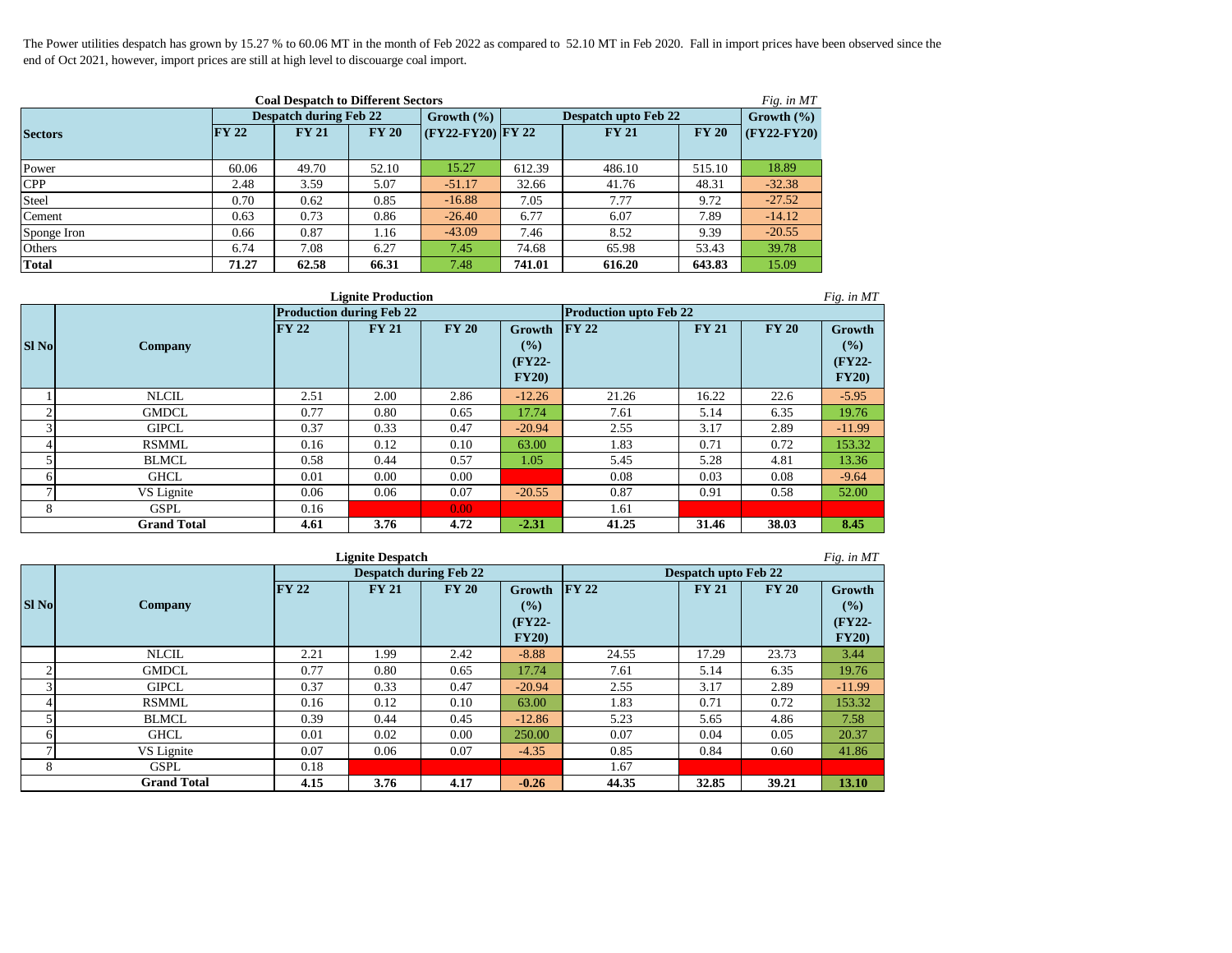| <b>Power Generation in Feb 2022</b> |                   |         |          |                   |                                                        |  |  |  |  |  |  |
|-------------------------------------|-------------------|---------|----------|-------------------|--------------------------------------------------------|--|--|--|--|--|--|
| Source-wise                         | $\mathbf{Feb-22}$ | % share | $Feb-21$ | $\mathbf{Feb-20}$ | $(\mathbf{F}\mathbf{Y})$<br>Growth (%)<br>$22$ -FY 20) |  |  |  |  |  |  |
| Coal                                | 85534             | 76.01   | 83116    | 79507             | 7.58                                                   |  |  |  |  |  |  |
| Lignite                             | 2298              | 2.04    | 2061     | 2569              | $-10.55$                                               |  |  |  |  |  |  |
| Hydro                               | 7805              | 6.94    | 7608     | 8618              | $-9.43$                                                |  |  |  |  |  |  |
| <b>Nuclear</b>                      | 3460              | 3.07    | 2354     | 2742              | 26.19                                                  |  |  |  |  |  |  |
| Gas, Naptha & Diesel                | 1819              | 1.62    | 3033     | 3453              | $-47.32$                                               |  |  |  |  |  |  |
| <b>RES</b> (Wind, Solar, Biomass &  |                   |         |          |                   |                                                        |  |  |  |  |  |  |
| Others)                             | 11615             | 10.32   | 9836     | 9781              | 18.75                                                  |  |  |  |  |  |  |
| <b>Total</b>                        | 112531            | 100.00  | 108008   | 106670            | 5.49                                                   |  |  |  |  |  |  |

Coal based power generation has registered a growth of 7.58 % in the month of Feb 2022 in comparison to Feb 2020. The overall power generation in Feb 2022 has been 5.49% higher than the power generated in Feb 2020. However, coal based power generation in the month of Feb 2022 has been 85534 MU in comparison to 88642 MU in Jan 2022 and registered a negative growth of 3.51 %. Total power generation has also decreased in Feb 2022 to 112531 MU from 115757 MU in Jan 2022.

| <b>Item</b>                    |              | During the period of Feb |              |                |
|--------------------------------|--------------|--------------------------|--------------|----------------|
|                                | <b>Type</b>  | <b>FY 22</b>             | <b>FY 21</b> | Growth $(\% )$ |
| <b>Energy Prices (per Mwh)</b> | <b>RTC</b>   | 4443.08                  | 3391.07      | 31.02          |
|                                | Evening      | 5185.33                  | 3709.72      | 39.78          |
|                                | Day          | 4033.31                  | 3443.73      | 17.12          |
|                                | Night        | 2527.54                  | 2365.14      | 6.87           |
|                                | Morning      | 7399.04                  | 4616.33      | 60.28          |
| <b>Market Clearing Volume</b>  | <b>RTC</b>   | 8351.30                  | 7625.27      | 9.52           |
| (BU)                           | Evening      | 7451.69                  | 7433.37      | 0.25           |
|                                | Day          | 8600.82                  | 8158.98      | 5.42           |
|                                | Night        | 7723.06                  | 5995.49      | 28.81          |
|                                | Morning      | 10363.48                 | 9831.26      | 5.41           |
|                                | <b>Total</b> | 5612072.91               | 5124183.17   | 9.52           |

#### **Electricity Prices and Clearing Volume in Indian Energy Exchange**

| Coal Consumption in TPP (in MT) |              |               |                   |             |              | Fig. in MT     |  |  |
|---------------------------------|--------------|---------------|-------------------|-------------|--------------|----------------|--|--|
| Item                            |              | During Jan 22 |                   | Upto Jan 22 |              |                |  |  |
|                                 | <b>FY 22</b> | <b>FY 21</b>  | Growth (%)  FY 22 |             | <b>FY 21</b> | Growth $(\% )$ |  |  |
| Domestic Coal                   | 61.50        | 51.36         | 19.75             | 547.2       | 442.58       | 23.65          |  |  |
| <b>Imported Coal Receipt</b>    | 1.30         | 3.87          | $-66.44$          | 22.73       | 39.01        | $-41.74$       |  |  |
| <b>Total Receipt</b>            | 62.80        | 55.23         | 13.71             | 569.98      | 481.59       | 18.35          |  |  |
| <b>Coal Consumption</b>         | 60.8         | 58.71         | 3.58              | 495.89      | 573.08       | $-13.47$       |  |  |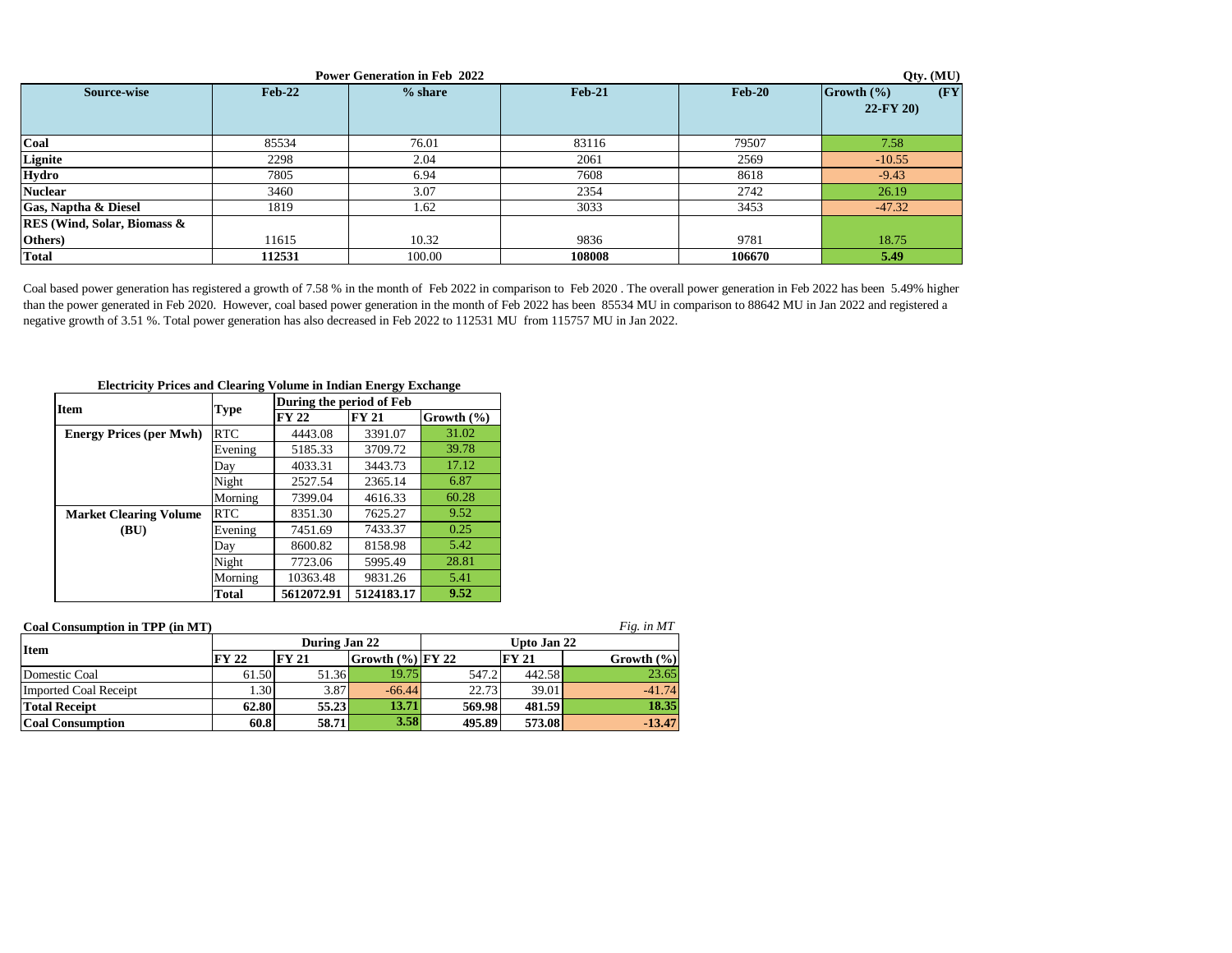#### **Despatch of Coal By CIL**

|                | <b>Coal Despatch during Feb 22</b> |              |                   |              | Coal Despatch Upto Feb 22 |               |               |               |  |
|----------------|------------------------------------|--------------|-------------------|--------------|---------------------------|---------------|---------------|---------------|--|
| <b>Sectors</b> | $\bf{FY}$ 22                       | <b>FY 21</b> | $\mathbf{F}$ Y 20 | Growth (%)   | $\Gamma Y 22$             | $\Gamma Y 21$ | $\Gamma Y 20$ | Growth $(\%)$ |  |
|                |                                    |              |                   | $CFY22-FY20$ |                           |               |               | $(FY22-FY20)$ |  |
| Power          | 48.05                              | 39.77        | 42.22             | 13.81        | 487.88                    | 396.26        | 417.15        | 16.95         |  |
| CPP            | 2.14                               | 3.35         | 4.73              | $-54.80$     | 29.69                     | 39.65         | 45.25         | $-34.39$      |  |
| Steel          | 0.21                               | 0.09         | 0.16              | 33.76        | 2.15                      | 1.66          | 2.01          | 7.23          |  |
| Cement         | 0.26                               | 0.45         | 0.64              | $-59.06$     | 3.09                      | 4.05          | 5.33          | $-42.06$      |  |
| Sponge Iron    | 0.63                               | 0.85         | 1.15              | $-45.12$     | 7.25                      | 8.47          | 9.31          | $-22.08$      |  |
| Others         | 6.18                               | 6.72         | 5.89              | 4.94         | 69.86                     | 63.16         | 49.66         | 40.68         |  |
| <b>Total</b>   | 57.47                              | 51.22        | 54.78             | 4.90         | 599.92                    | 513.26        | 528.71        | 13.47         |  |

 **Despatch of Coal By SCCL**

|                | <b>Coal Despatch during Feb 22</b> |       |              |                | <b>Coal Despatch Upto Feb 22</b> |               |              |                          |  |
|----------------|------------------------------------|-------|--------------|----------------|----------------------------------|---------------|--------------|--------------------------|--|
| <b>Sectors</b> | $\bf{FY}$ 22                       | FY 21 | <b>FY 20</b> | Growth $(\% )$ | <b>FY 22</b>                     | $\Gamma Y 21$ | $\bf{FY}$ 20 | $\vert$ Growth $\vert\%$ |  |
|                |                                    |       |              | $(FY22-FY20)$  |                                  |               |              | $(FY22-FY20)$            |  |
| Power          | 4.22                               | 4.36  | 4.57         | $-7.77$        | 48.86                            | 35.97         | 48.58        | 0.59                     |  |
| <b>CPP</b>     | 0.34                               | 0.24  | 0.34         | $-0.59$        | 2.97                             | 2.11          | 3.06         | $-2.68$                  |  |
| <b>Steel</b>   |                                    |       |              |                |                                  |               |              |                          |  |
| Cement         | 0.28                               | 0.27  | 0.17         | 60.47          | 2.76                             | 1.73          | 2.03         | 36.04                    |  |
| Sponge Iron    | 0.03                               | 0.01  | 0.01         | 190.00         | 0.21                             | 0.05          | 0.08         | 157.50                   |  |
| Others         | 0.56                               | 0.33  | 0.37         | 51.91          | 4.78                             | 2.74          | 3.70         | 29.21                    |  |
| <b>Total</b>   | 5.41                               | 5.22  | 5.46         | $-0.81$        | 59.59                            | 42.60         | 57.45        | 3.73                     |  |

 **Coal Despatch to Different Sectors by Captive and Others** 

|                | <b>Coal Despatch during Feb 22</b> |      |                                                |          | Coal Despatch Upto Feb 22 |       |                                                 |          |  |
|----------------|------------------------------------|------|------------------------------------------------|----------|---------------------------|-------|-------------------------------------------------|----------|--|
| <b>Sectors</b> | <b>FY 21</b><br>IFY 22             |      | $\Gamma Y 20$<br>Growth $(\% )$<br>(FY22-FY20) |          | FY 22<br>$\Gamma Y 21$    |       | $\bf{FY}$ 20<br>Growth $(\% )$<br>$(FY22-FY20)$ |          |  |
| Power          | 7.79                               | 5.58 | 5.31                                           | 46.76    | 75.65                     | 53.88 | 49.37                                           | 53.23    |  |
| <b>CPP</b>     |                                    |      |                                                |          |                           |       |                                                 |          |  |
| Steel          | 0.49                               | 0.53 | 0.69                                           | $-28.41$ | 4.90                      | 6.11  | 7.72                                            | $-36.55$ |  |
| Cement         | 0.10                               | 0.02 | 0.05                                           | 83.02    | 0.92                      | 0.29  | 0.52                                            | 75.91    |  |
| Sponge Iron    |                                    |      |                                                |          |                           |       |                                                 |          |  |
| Others         | 0.00                               | 0.01 | 0.00                                           | 50.00    | 0.03                      | 0.08  | 0.06                                            | $-47.69$ |  |
| <b>Total</b>   | 8.38                               | 6.13 | 6.07                                           | 38.17    | 81.50                     | 60.35 | 57.68                                           | 41.30    |  |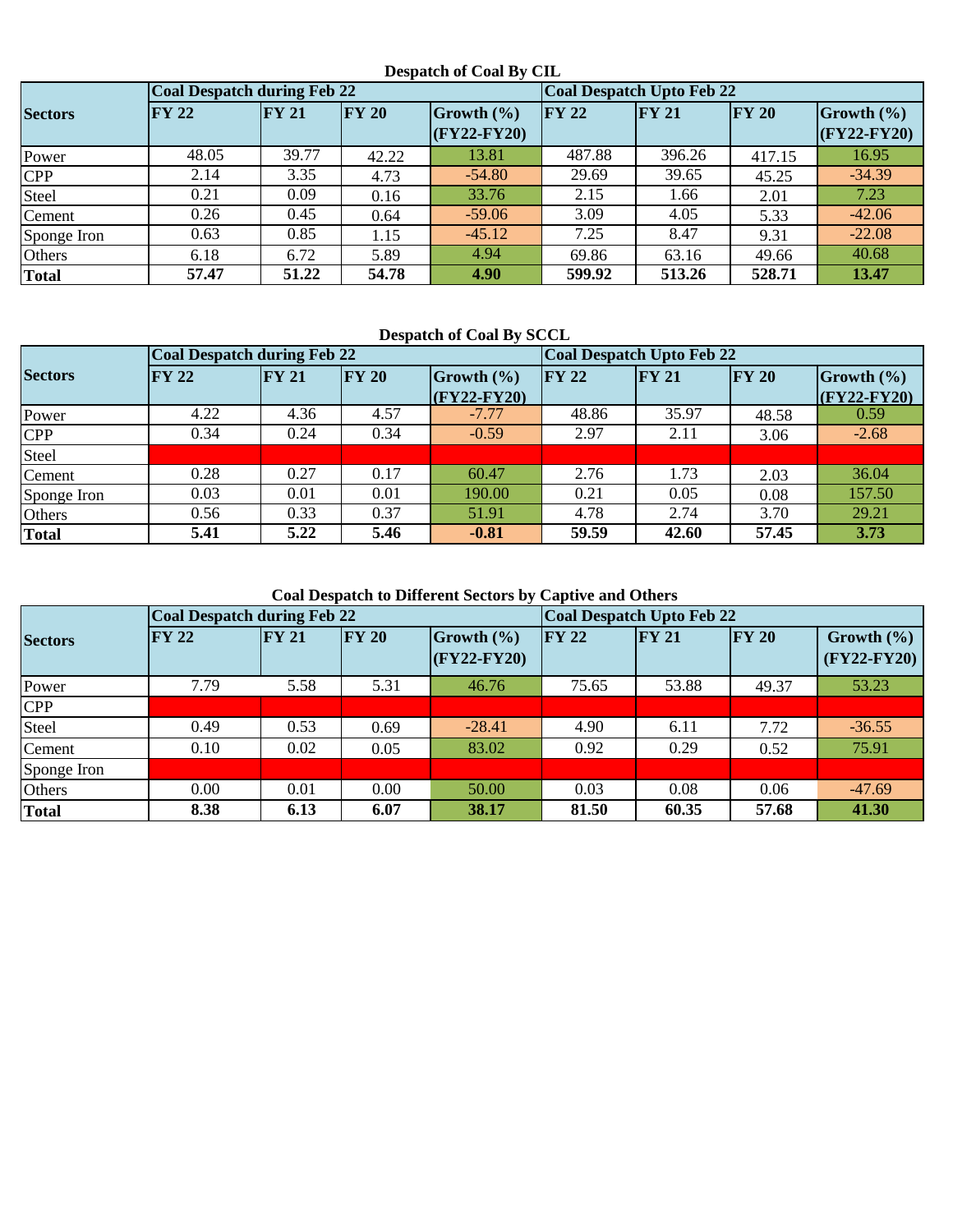|              | <b>Sr. No Subsidiary</b> | <b>Mines</b>              | <b>Annual</b>      | Prod. upto      |              |                 |                 | Asking Rate   Prod. during   Prod. upto   Achievement |
|--------------|--------------------------|---------------------------|--------------------|-----------------|--------------|-----------------|-----------------|-------------------------------------------------------|
|              |                          |                           | <b>Target</b>      | <b>Jan 2022</b> | for Feb 2022 | <b>Feb 2022</b> | <b>Feb 2022</b> |                                                       |
|              |                          |                           | (MT)               | (MT)            | (MT)         | (MT)            | (MT)            |                                                       |
| 1.00         |                          | <b>ECL</b> Rajmahal       | 17.50              | 4.52            | 6.16         | 0.66            | 5.18            | 10.72%                                                |
| 2.00         |                          | <b>ECL</b> Sonepur Bazari | 11.30              | 6.90            | 2.09         | 1.14            | 8.04            | 54.53%                                                |
| 3.00         |                          | <b>CCL</b> Ashoka         | 13.00              | 10.10           | 1.37         | 1.34            | 11.45           | 97.69%                                                |
| 4.00         |                          | <b>CCL</b> Amarpali       | 20.00              | 12.54           | 3.54         | 1.69            | 14.23           | 47.61%                                                |
| 5.00         | <b>CCL</b>               | <b>AKK</b>                | 4.50               | 2.65            | 0.88         | 0.66            | 3.31            | 75.45%                                                |
| 6.00         | <b>CCL</b>               | <b>Magadh</b>             | 10.00              | 7.52            | 1.18         | 1.52            | 9.04            | 129.36%                                               |
| 7.00         |                          | <b>MCL</b> Bhubaneswari   | 28.00              | 23.70           | 2.04         | 1.97            | 25.67           | 96.73%                                                |
| 8.00         |                          | <b>MCL</b> Lakhanpur      | 21.00              | 18.20           | 1.33         | 1.44            | 19.64           | 108.62%                                               |
| 9.00         |                          | <b>MCL</b> Bharatpur      | 10.00              | 6.70            | 1.57         | 1.24            | 7.94            | 79.23%                                                |
| 10.00        |                          | <b>MCL</b> Lingaraj       | 14.00              | 11.16           | 1.35         | 1.55            | 12.71           | 115.28%                                               |
| 11.00        |                          | <b>MCL</b> Samaleswari    | 6.00               | 3.86            | 1.01         | 0.46            | 4.32            | 45.30%                                                |
| 12.00        |                          | <b>MCL</b> Kulda          | 16.00              | 15.19           | 0.38         | 1.50            | 16.70           | 393.33%                                               |
| 13.00        |                          | <b>MCL</b> Kaniha         | 9.00               | 7.86            | 0.54         | 1.15            | 9.01            | 212.62%                                               |
| 14.00        |                          | <b>MCL</b> Hingula        | 7.50               | 5.68            | 0.87         | 0.92            | 6.59            | 105.77%                                               |
| 15.00        |                          | <b>MCL</b> Ananta         | 13.00              | 10.63           | 1.13         | 1.34            | 11.97           | 118.78%                                               |
| 16.00        |                          | <b>MCL</b> Jagannath      | 7.00               | 5.42            | 0.75         | 0.81            | 6.23            | 107.96%                                               |
| 17.00        |                          | <b>MCL</b> Belpahar       | 7.00               | 5.25            | 0.83         | 0.91            | 6.16            | 109.71%                                               |
| 18.00        |                          | <b>MCL</b> Lajkura        | 4.50               | 3.57            | 0.44         | 0.52            | 4.09            | 117.11%                                               |
| <b>19.00</b> |                          | <b>MCL Balram</b>         | 6.50               | 4.81            | 0.80         | 0.77            | 5.58            | 95.81%                                                |
| 20.00        |                          | <b>MCL</b> Garjanbahal    | 12.00              | 10.57           | 0.68         | 1.44            | 12.00           | 211.05%                                               |
| 21.00        |                          | <b>NCL</b> Nigahi         | 21.00              | 17.70           | 1.56         | 1.67            | 19.37           | 106.57%                                               |
| 22.00        |                          | <b>NCL</b> Jayant         | 22.00              | 19.54           | 1.17         | 2.30            | 21.85           | 197.47%                                               |
| 23.00        |                          | <b>NCL</b> Dudhichua      | 22.00              | 17.32           | 2.22         | 2.26            | 19.58           | 101.71%                                               |
| 24.00        |                          | <b>NCL</b> Amlohri        | 14.00              | 10.11           | 1.85         | 1.62            | 11.73           | 87.78%                                                |
| 25.00        |                          | <b>NCL</b> Khadia         | 14.00              | 11.62           | 1.13         | 1.20            | 12.81           | 105.66%                                               |
| 26.00        |                          | <b>NCL</b> Bina           | 9.50               | 7.76            | 0.82         | 1.05            | 8.81            | 127.44%                                               |
| 27.00        |                          | <b>NCL</b> Krishnashila   | 7.00               | 6.03            | 0.46         | 0.55            | 6.58            | 118.84%                                               |
| 28.00        |                          | <b>NCL</b> Block B        | 5.47               | 4.81            | 0.31         | 0.35            | 5.15            | 110.42%                                               |
| 29.00        |                          | <b>SECL</b> Gevra         | $\overline{47.60}$ | 30.54           | 8.10         | 4.60            | 35.13           | 56.77%                                                |
| 30.00        |                          | <b>SECL</b> Dipka         | 35.00              | 24.89           | 4.80         | 4.34            | 29.23           | 90.41%                                                |
| 31.00        |                          | <b>SECL</b> Kushmunda     | 45.00              | 20.96           | 11.41        | 2.78            | 23.74           | 24.40%                                                |
| 32.00        |                          | <b>SECL</b> Manikpur      | 4.90               | 4.62            | 0.13         | 0.19            | 4.81            | 143.70%                                               |
| 33.00        |                          | <b>WCL Niljai Deep</b>    | 4.30               | 2.52            | 0.84         | 0.38            | 2.90            | 44.92%                                                |
| 34.00        |                          | <b>WCL</b> Mungoli        | 4.00               | 2.49            | 0.72         | 0.81            | 3.30            | 113.44%                                               |
| 35.00        |                          | <b>WCL</b> Penganga       | 6.30               | 4.91            | 0.66         | 0.69            | 5.60            | 104.52%                                               |
|              | <b>Total</b>             |                           | 499.87             | 362.66          | 65.12        | 47.81           | 410.47          | 73.42%                                                |

| <b>Particulars</b>                               | <b>No. of Mines</b> |
|--------------------------------------------------|---------------------|
| Mines produced more than 100%                    |                     |
| Mines produced more than 80%, but less than 100% |                     |
| Mines produced more than 50%, but less than 80%  |                     |
| Mines produced less than 50%                     |                     |

Note: Asking Rate has been derived by assuming even spread of mining activity across the months. However, the mining operations has seasonality effect.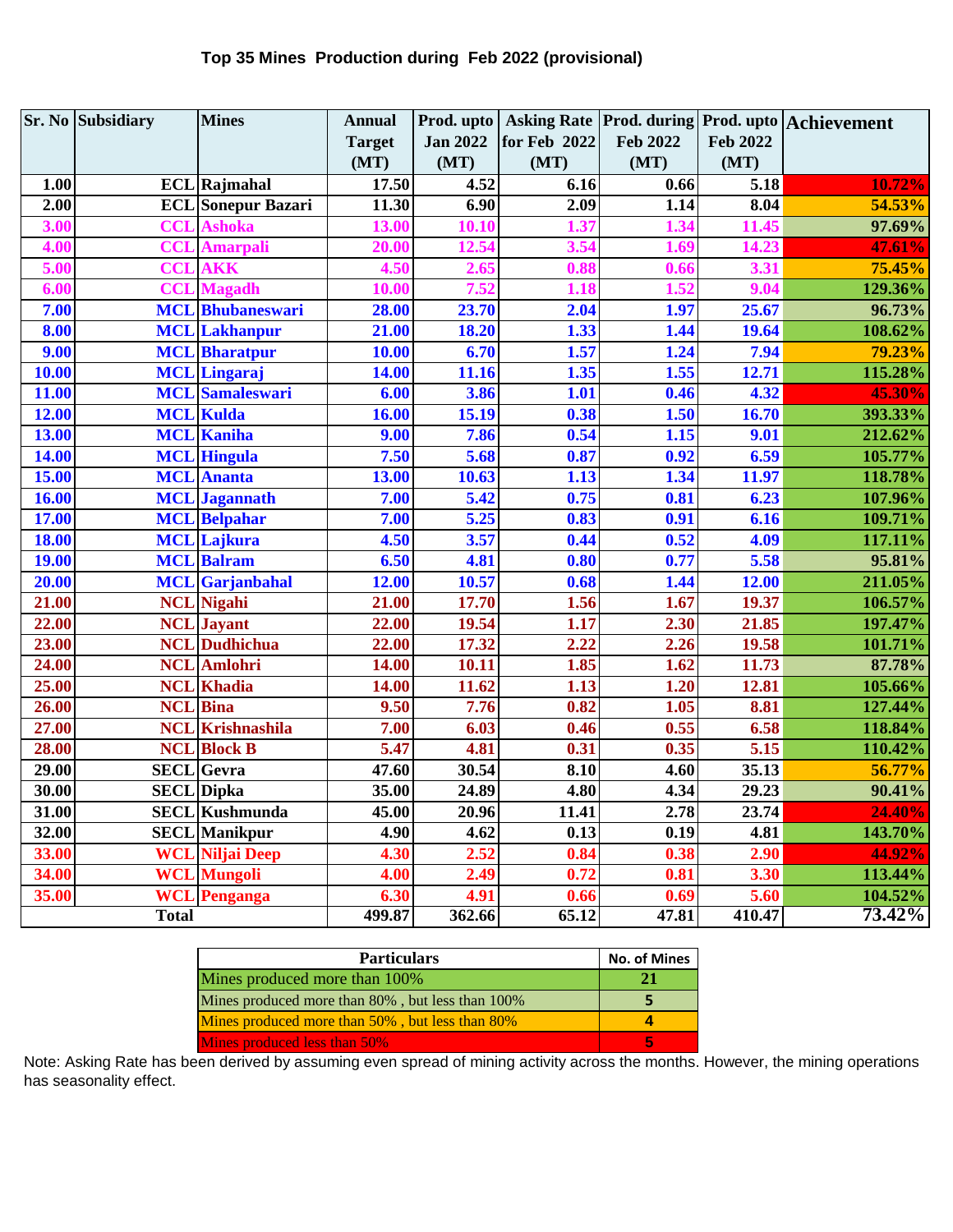## **Top 35 Mines-wise OBR during Feb 2022 (provisional)**

| <b>S.No</b> Subsidia Mines |                | <b>Annual</b>        | <b>OBR</b> upto | <b>Asking Rate</b> | <b>OBR</b> during <b>OBR</b> upto |                 | <b>Achievement</b> |             |
|----------------------------|----------------|----------------------|-----------------|--------------------|-----------------------------------|-----------------|--------------------|-------------|
|                            |                |                      | <b>Target</b>   | <b>Jan 2022</b>    | for Feb 2022                      | <b>Feb 2022</b> | <b>Feb 2022</b>    |             |
|                            |                |                      | (M.Cum)         | (M.Cum)            |                                   | (M.Cum)         | (M.Cum)            |             |
|                            | <b>ECL</b>     | Rajmahal             | 33.20           | 13.91              | 9.16                              | 1.27            | 15.18              | 13.84%      |
|                            | $2$ <b>ECL</b> | <b>Sonepur Bazar</b> | 71.40           | 54.41              | 8.06                              | 6.27            | 60.68              | 77.79%      |
| 3 <sup>l</sup>             | <b>CCL</b>     | <b>Ashoka</b>        | 20.00           | 12.26              | 3.67                              | 0.70            | 12.96              | 18.93%      |
| $\overline{4}$             | <b>CCL</b>     | <b>Amarpali</b>      | 25.00           | 12.73              | 5.82                              | 1.48            | 14.21              | 25.45%      |
| 5 <sup>1</sup>             | <b>CCL</b>     | <b>AKK</b>           | 7.00            | 6.78               | 0.10                              | 0.76            | 7.54               | 739.10%     |
| 6 <sup>1</sup>             | <b>CCL</b>     | <b>Magadh</b>        | 15.00           | 11.67              | 1.58                              | 1.28            | 12.95              | 80.91%      |
|                            | 7 MCL          | <b>Bhubaneswari</b>  | 18.00           | 11.73              | 2.98                              | 0.87            | 12.60              | 29.10%      |
|                            | 8 MCL          | <b>Lakhanpur</b>     | 40.00           | 32.55              | 3.54                              | 2.90            | 35.45              | 81.93%      |
|                            | 9MCL           | <b>Bharatpur</b>     | 12.00           | 9.47               | 1.20                              | 0.83            | 10.30              | 69.09%      |
|                            | <b>10 MCL</b>  | Lingaraj             | 14.00           | 11.12              | 1.37                              | 1.87            | 12.98              | 136.43%     |
| 11                         | <b>MCL</b>     | <b>Samaleswari</b>   | 9.50            | 9.18               | 0.15                              | 1.06            | 10.24              | 701.17%     |
|                            | 12 MCL         | <b>Kulda</b>         | <b>18.00</b>    | 13.11              | 2.32                              | 1.07            | 14.18              | 45.96%      |
|                            | 13 MCL         | <b>Kaniha</b>        | 6.00            | 6.13               | $-0.06$                           | 0.63            | 6.76               | $-1001.73%$ |
|                            | <b>14 MCL</b>  | <b>Hingula</b>       | 12.00           | 15.96              | $-1.88$                           | 1.34            | 17.30              | $-71.27%$   |
|                            | 15 MCL         | <b>Ananta</b>        | 20.00           | 21.28              | $-0.61$                           | 2.73            | 24.01              | -449.83%    |
|                            | <b>16 MCL</b>  | <b>Jagannath</b>     | 7.00            | 5.29               | 0.81                              | 1.04            | 6.33               | 128.64%     |
|                            | <b>17 MCL</b>  | <b>Belpahar</b>      | 8.00            | 4.26               | 1.77                              | 0.85            | 5.12               | 48.18%      |
|                            | <b>18 MCL</b>  | Lajkura              | 10.00           | 9.80               | 0.10                              | 1.06            | 10.86              | 1103.47%    |
|                            | <b>19 MCL</b>  | <b>Balram</b>        | 16.00           | 12.10              | 1.85                              | 1.45            | 13.55              | 78.27%      |
|                            | <b>20 MCL</b>  | Garjanbahal          | 9.00            | 6.94               | 0.98                              | 0.86            | 7.80               | 87.68%      |
| 21                         | <b>NCL</b>     | <b>Nigahi</b>        | 78.00           | 47.76              | 14.35                             | 4.47            | 52.23              | 31.17%      |
|                            | <b>22 NCL</b>  | <b>Jayant</b>        | 48.50           | 43.88              | 2.19                              | 5.26            | 49.14              | 239.85%     |
|                            | <b>23 NCL</b>  | <b>Dudhichua</b>     | 68.50           | 46.16              | 10.60                             | 5.99            | 52.15              | 56.51%      |
|                            | <b>24 NCL</b>  | <b>Amlohri</b>       | 56.50           | 44.41              | 5.74                              | 5.36            | 49.77              | 93.44%      |
|                            | <b>25 NCL</b>  | <b>Khadia</b>        | 50.50           | 43.35              | 3.39                              | 4.18            | 47.53              | 123.13%     |
|                            | <b>26 NCL</b>  | <b>Bina</b>          | 38.90           | 37.01              | 0.90                              | 3.21            | 40.22              | 358.58%     |
|                            | <b>27 NCL</b>  | <b>Krishnashila</b>  | 17.50           | 13.24              | 2.02                              | 1.78            | 15.02              | 87.86%      |
|                            | <b>28 NCL</b>  | <b>Block B</b>       | 17.00           | 15.59              | 0.67                              | 1.37            | 16.96              | 204.72%     |
|                            | <b>29 SECL</b> | Gevra                | 65.00           | 41.22              | 11.29                             | 5.63            | 46.85              | 49.93%      |
|                            | <b>30 SECL</b> | <b>Dipka</b>         | 36.00           | 17.88              | 8.60                              | 1.70            | 19.59              | 19.80%      |
|                            | <b>31 SECL</b> | <b>Kushmunda</b>     | 50.00           | 30.01              | 9.49                              | 4.69            | 34.70              | 49.43%      |
|                            | <b>32 SECL</b> | <b>Manikpur</b>      | 13.00           | 11.35              | 0.78                              | 1.37            | 12.72              | 175.42%     |
|                            | 33 WCL         | <b>Niljai Deep</b>   | 30.00           | 25.71              | 2.04                              | 1.33            | 27.04              | 65.51%      |
|                            | 34 WCL         | <b>Mungoli</b>       | 15.50           | 14.90              | 0.29                              | 0.87            | 15.77              | 305.52%     |
|                            | 35 WCL         | Penganga             | 21.50           | 16.44              | 2.40                              | 1.18            | 17.62              | 49.25%      |
|                            |                | <b>Total</b>         | 977.50          | 729.61             | 117.64                            | 78.70           | 808.31             | 66.90%      |

| <b>Particulars</b>                                | <b>No. of Mines</b> |
|---------------------------------------------------|---------------------|
| Mines performed more than 100%                    | 14                  |
| Mines performed more than 80%, but less than 100% |                     |
| Mines performed more than 50%, but less than 80%  |                     |
| Mines performed less than 50%                     | $-11$               |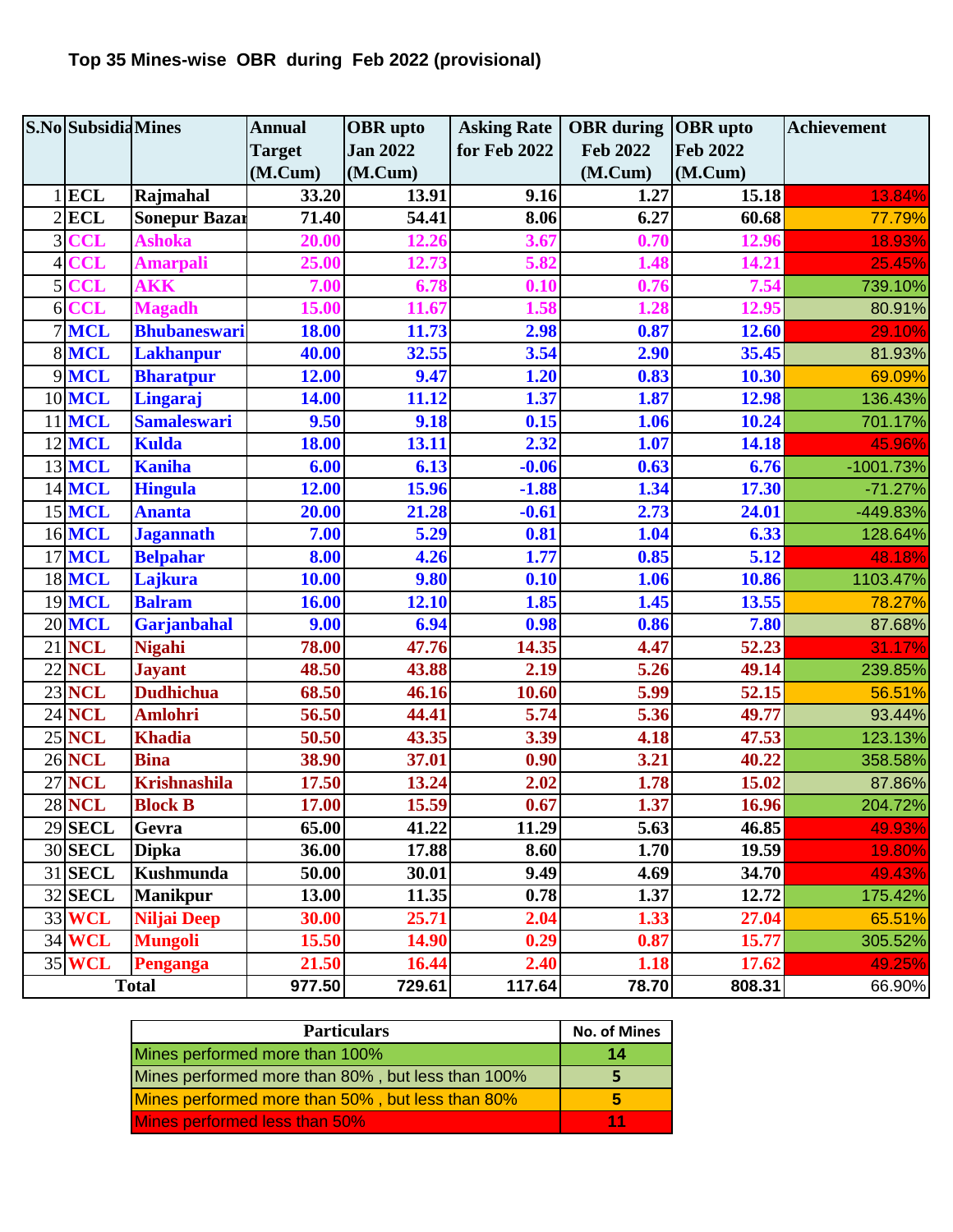**Coal Production in mines of all Subsidiaries of CIL (provisional data)**

*Fig. in MT*

|                |                    |                       | No of           | <b>Annual</b>       |       | <b>During Feb</b> |                   |        | <b>Upto Feb</b> |               |  |  |
|----------------|--------------------|-----------------------|-----------------|---------------------|-------|-------------------|-------------------|--------|-----------------|---------------|--|--|
| <b>Srl No</b>  | <b>Subs</b>        | <b>Types of Mines</b> | <b>Mines</b>    | <b>Target</b>       |       |                   | Growth % $ FY 22$ |        | <b>FY 20</b>    | Growth $\%$ ) |  |  |
|                |                    |                       |                 | (MT)                |       |                   | $M-O-M$           |        |                 | $Y-O-Y$       |  |  |
|                |                    | Top 35                | $\overline{2}$  | 28.80               | 1.80  | 3.41              | $-47.21$          | 13.22  | 23.99           | $-44.88$      |  |  |
|                | <b>ECL</b>         | Others                | $\overline{2}$  | 3.80                | 0.43  | 0.56              | $-23.21$          | 4.14   | 4.84            | $-14.43$      |  |  |
| $\mathbf{1}$   |                    | Top 75                | 4               | 32.60               | 2.23  | 3.97              | $-43.83$          | 17.37  | 28.83           | $-39.76$      |  |  |
|                |                    | Rest                  | 74              | 19.40               | 1.31  | 1.43              | $-8.39$           | 10.94  | 15.07           | $-27.38$      |  |  |
|                |                    | <b>Overall ECL</b>    | 78              | 52.00               | 3.54  | 5.40              | $-34.44$          | 28.31  | 43.90           | $-35.51$      |  |  |
|                |                    | Top 35                | $\overline{0}$  | 3.49                | 0.00  | 0.00              |                   | 0.00   | 0.00            |               |  |  |
|                | <b>BCCL</b>        | Others                | 9               | 13.31               | 2.02  | 1.83              | 10.38             | 16.26  | 15.50           | 4.90          |  |  |
| $\overline{2}$ |                    | Top 75                | 9               | 16.80               | 2.02  | 1.83              | 10.38             | 16.26  | 15.50           | 4.90          |  |  |
|                |                    | Rest                  | 21              | 16.69               | 1.22  | 1.11              | 9.91              | 10.33  | 8.82            | 17.12         |  |  |
|                |                    | <b>Overall BCCL</b>   |                 | 30.00               | 3.24  | 2.94              | 10.20             | 26.59  | 24.32           | 9.33          |  |  |
|                |                    | Top 35                | 4               | 51.00               | 5.22  | $\overline{4.52}$ | 15.49             | 38.03  | 27.36           | 39.00         |  |  |
|                |                    | Others                | 7               | 9.40                | 1.04  | 2.44              | $-57.38$          | 7.64   | 14.77           | $-48.29$      |  |  |
| $\overline{3}$ | <b>CCL</b>         | Top 75                | 11              | 60.40               | 6.26  | 6.96              | $-10.06$          | 45.67  | 42.13           | 8.40          |  |  |
|                |                    | Rest                  | 31              | 13.60               | 1.52  | 1.45              | 4.83              | 11.97  | 13.31           | $-10.05$      |  |  |
|                | <b>Overall CCL</b> |                       | 42              | 74.00               | 7.78  | 8.41              | $-7.49$           | 57.64  | 55.44           | 3.97          |  |  |
|                |                    | Top 35                | 14              | 161.50              | 16.01 | 15.97             | 0.25              | 148.65 | 119.51          | 24.38         |  |  |
|                | <b>MCL</b>         | Others                |                 | 1.00                | 0.13  | 0.23              | $-43.48$          | 0.98   | 1.60            | $-38.75$      |  |  |
| $\overline{4}$ |                    | Top 75                | 15              | 162.50              | 16.14 | 16.20             | $-0.37$           | 149.63 | 121.11          | 23.55         |  |  |
|                |                    | Rest                  | 4               | 0.50                | 0.00  | 0.00              |                   | 0.00   | 0.00            |               |  |  |
|                | <b>Overall MCL</b> |                       | 19              | 163.00              | 16.14 | 16.20             | $-0.37$           | 150.6  | 121.11          | 24.35         |  |  |
|                |                    | Top 35                | 8               | 114.97              | 10.99 | 8.51              | 29.14             | 105.88 | 94.77           | 11.72         |  |  |
|                | <b>NCL</b>         | Others                | $\overline{2}$  | 4.03                | 0.52  | 0.41              | 26.83             | 4.06   | 4.12            | $-1.46$       |  |  |
| 5              |                    | Top 75                | 10              | 119.00              | 11.51 | 8.92              | 29.04             | 109.94 | 98.89           | 11.17         |  |  |
|                |                    | Rest                  | $\overline{0}$  | 0.00                | 0.00  | 0.00              |                   | 0.00   | 0.00            |               |  |  |
|                |                    | <b>Overall NCL</b>    | 10              | 119.00              | 11.51 | 8.93              | 28.89             | 109.94 | 98.03           | 12.15         |  |  |
|                |                    | Top 35                | 4               | $\overline{1}32.50$ | 11.91 | 13.21             | $-9.84$           | 92.92  | 98.04           | $-5.22$       |  |  |
|                | <b>SECL</b>        | Others                | 10 <sup>1</sup> | 19.29               | 1.75  | 2.08              | $-15.87$          | 14.74  | 15.23           | $-3.22$       |  |  |
| 6              |                    | Top 75                | 14              | 151.79              | 13.66 | 15.29             | $-10.66$          | 107.66 | 113.27          | $-4.95$       |  |  |
|                |                    | Rest                  | 56              | 20.21               | 1.52  | 1.53              | $-0.65$           | 11.65  | 14.25           | $-18.25$      |  |  |
|                |                    | <b>Overall SECL</b>   | 70              | 172.00              | 15.18 | 16.82             | $-9.75$           | 121.85 | 127.52          | $-4.45$       |  |  |
|                |                    | Top 35                | 3               | 6.30                | 1.88  | 1.92              | $-2.08$           | 11.80  | 11.29           | 4.52          |  |  |
|                | <b>WCL</b>         | Others                | 9               | 29.08               | 2.20  | 3.17              | $-30.60$          | 17.36  | 19.45           | $-10.76$      |  |  |
| 7              |                    | Top 75                | 12              | 35.38               | 4.08  | 5.09              | $-19.84$          | 29.16  | 30.74           | $-5.15$       |  |  |
|                | Rest               |                       | 48              | 24.62               | 2.76  | 2.37              | 16.46             | 17.97  | 16.32           | 10.13         |  |  |
|                |                    | <b>Overall WCL</b>    | 60              | 60.00               | 6.84  | 7.46              | $-8.31$           | 47.45  | 47.06           | 0.83          |  |  |
|                |                    | Top 35                | 35              | 498.56              | 47.81 | 47.54             |                   | 410.50 | 374.96          |               |  |  |
|                | <b>CIL</b>         | <b>Others</b>         | 40              | 79.91               | 8.09  | 10.72             | $-24.53$          | 65.18  | 75.51           | $-13.69$      |  |  |
| 8              |                    | $Top$ 75              | 75              | 578.47              | 55.90 | 58.26             | $-4.05$           | 475.68 | 450.47          | 5.60          |  |  |
|                |                    | <b>Rest of mines</b>  | 234             | 91.53               | 8.34  | 7.90              | 5.57              | 66.70  | 66.91           | $-0.31$       |  |  |
|                |                    | <b>Overall CIL</b>    |                 | 670.00<br>309       | 64.24 | 66.16             | $-2.90$           | 542.38 | 517.38          | 4.83          |  |  |

**Top 75 = Top 35 + others mines including in top 75 mines Rest of Mines = other than top 75 overall Mines = Top 75 + rest of mines**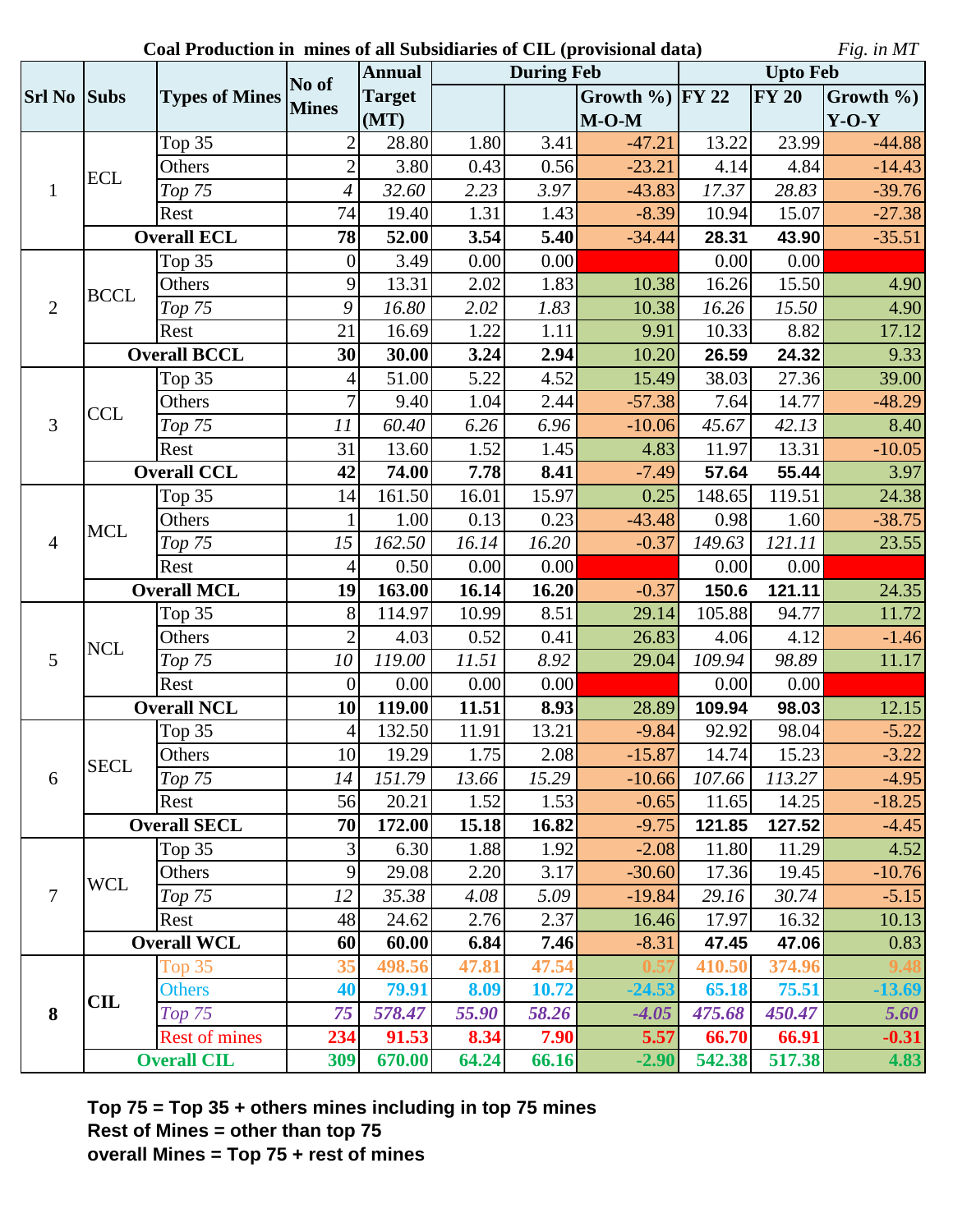| <b>COMPANY</b> | Daily Avg.<br><b>Loading plan in</b><br><b>Feb'22</b> | <b>Actual Avg.</b><br><b>Loading in</b><br><b>Feb'22</b> | Achievemnt (%) | <b>Actual Avg. Loading Monthly Growth%</b><br>in Feb'21 |       |
|----------------|-------------------------------------------------------|----------------------------------------------------------|----------------|---------------------------------------------------------|-------|
| <b>ECL</b>     | 23                                                    | 22.6                                                     | 98             | 23.5                                                    | $-4$  |
| <b>BCCL</b>    | 24                                                    | 24.5                                                     | 102            | 12.1                                                    | 102   |
| <b>CCL</b>     | 52                                                    | 47.6                                                     | 92             | 52                                                      | $-8$  |
| <b>NCL</b>     | 37                                                    | 35.6                                                     | 96             | 30.9                                                    | 15    |
| <b>WCL</b>     | 34                                                    | 29.8                                                     | 88             | 32                                                      | $-7$  |
| <b>SECL</b>    | 58                                                    | 46.6                                                     | 80             | 52                                                      | $-10$ |
| <b>MCL</b>     | 110                                                   | 89.6                                                     | 81             | 83.2                                                    | 8     |
| Total          | 338                                                   | 296.3                                                    | 88             | 285.7                                                   | 4     |

### **COMPANY-WISE MOVEMENT OF RAKES FOR OVERALL SECTOR PER DAY IN FEB'22(Provisional)**



## **COMPANY-WISE MOVEMENT OF RAKES FOR POWER SECTOR PER DAY IN FEB'22(Provisional)**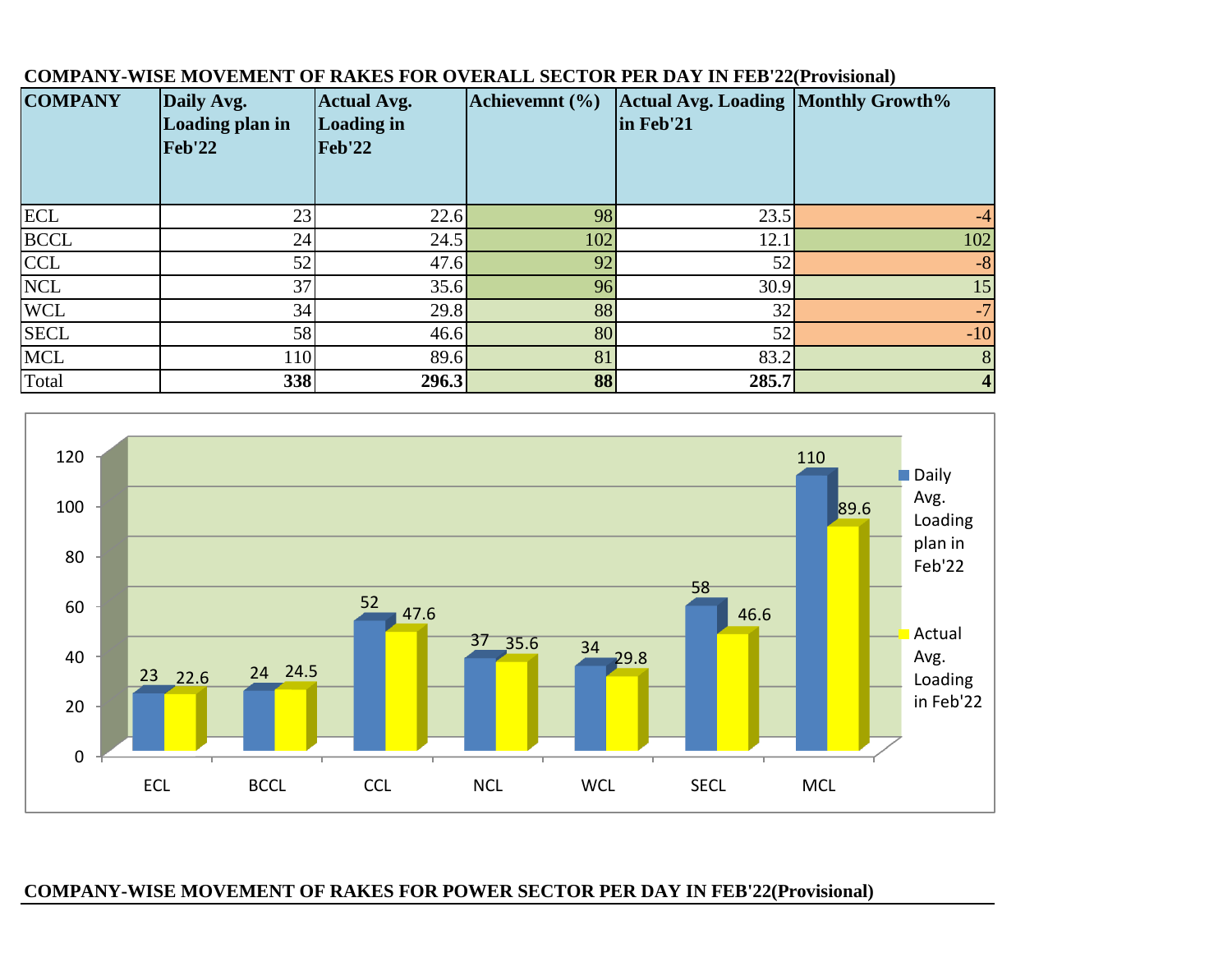| <b>COMPANY</b><br>Daily Avg. |                           | <b>Actual Avg.</b>                 | Achievemnt (%)  | <b>Actual Avg. Loading Monthly Growth%</b> |           |
|------------------------------|---------------------------|------------------------------------|-----------------|--------------------------------------------|-----------|
|                              | Loading plan in<br>Feb'22 | <b>Loading in</b><br><b>Feb'22</b> |                 | in Feb'21                                  |           |
| <b>ECL</b>                   | 20                        | 17.1                               | 86              | 18.5                                       | -8        |
| <b>BCCL</b>                  | 20                        | 20.8                               | 104             | 9.8                                        | 112       |
| <b>CCL</b>                   | 48                        | 45                                 | 94              | 48.9                                       | $-8$      |
| <b>NCL</b>                   | 35                        | 34.8                               | 99              | 27.3                                       | 27        |
| <b>WCL</b>                   | 33                        | 29.7                               | 90 <sup>°</sup> | 30.4                                       | $-2$      |
| <b>SECL</b>                  | 54                        | 42.3                               | 78              | 42.8                                       | $-1$      |
| <b>MCL</b>                   | 102                       | 80.9                               | 79              | 67.5                                       | 20        |
| Total                        | 312                       | 270.6                              | 87              | 245.2                                      | <b>10</b> |

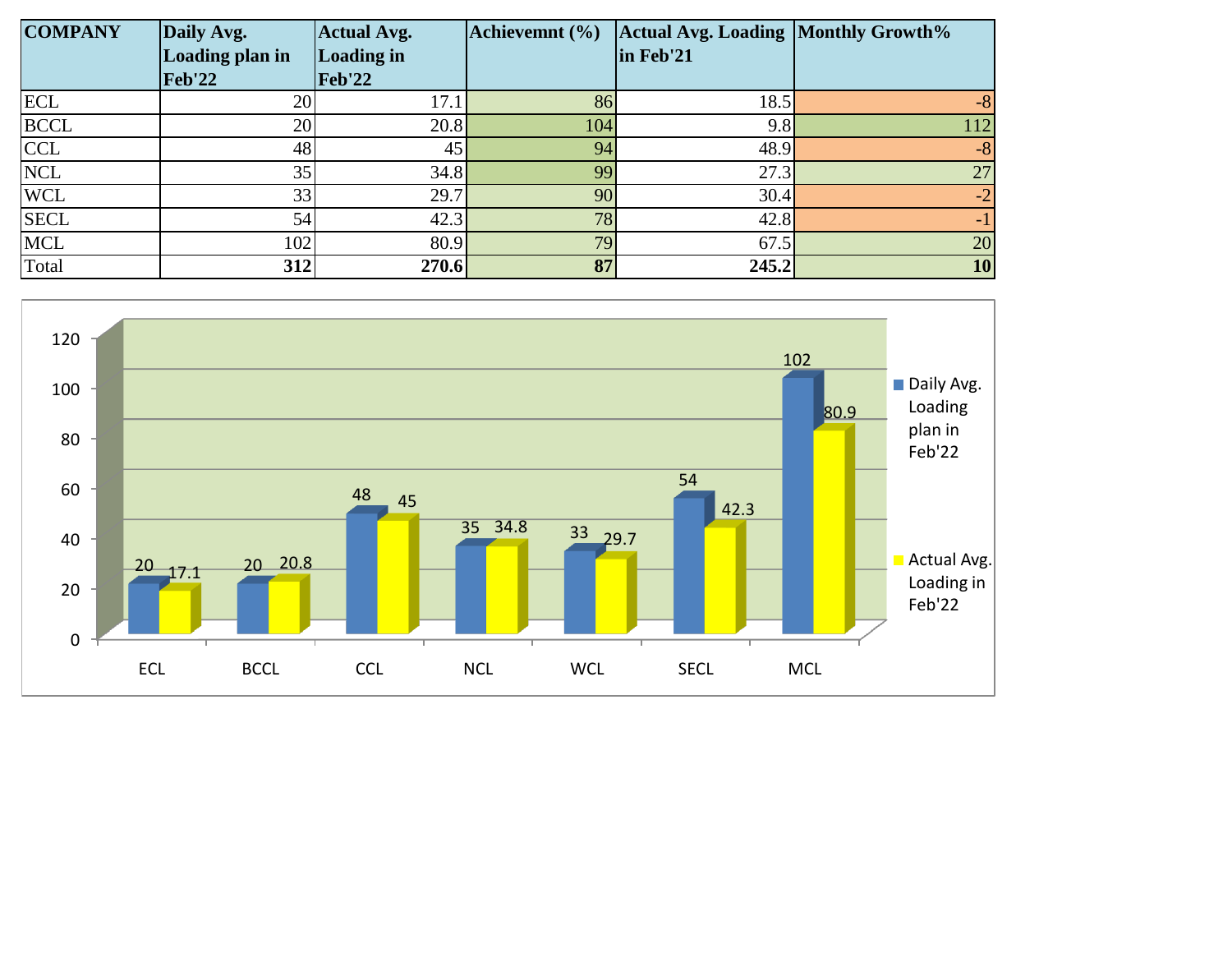| <b>COMPANY</b> | Avg.<br>Loading in<br>April'21 | Avg.<br><b>Loading in</b><br>$\sqrt{\text{May'21}}$ | Avg.<br>Loading<br>$\ln$ June'21 July'21 | Avg.<br>Loading in Loading | Avg.<br>$\ln$ Aug'21 | Avg.<br><b>Loading</b><br>$\ln$ Sept'21 $\cot 21$ | Avg.<br>Loading in | Avg.<br>Loading | Avg.<br><b>Loading</b><br>$\ln \text{Nov'}21 \ln \text{Dec'}21 \ln \text{Jan'}22$ | Avg.<br>Loading | Avg.<br>Loading<br>$\ln$ Feb'22 |
|----------------|--------------------------------|-----------------------------------------------------|------------------------------------------|----------------------------|----------------------|---------------------------------------------------|--------------------|-----------------|-----------------------------------------------------------------------------------|-----------------|---------------------------------|
|                |                                |                                                     |                                          |                            |                      |                                                   |                    |                 |                                                                                   |                 |                                 |
| <b>ECL</b>     | 25.1                           | 22.5                                                | 19                                       | 15.3                       | 14.4                 | 15.2                                              | 14.6               | 16.6            | 19.1                                                                              | 19.8            | 22.6                            |
| <b>BCCL</b>    | 19.8                           | 20.9                                                | 20                                       | 21                         | 21.4                 | 20.6                                              | 17.7               | 19.2            | 20.8                                                                              | 23.1            | 24.5                            |
| <b>CCL</b>     | 47.9                           | 48.4                                                | 43                                       | 33.7                       | 33.3                 | 33.6                                              | 37.9               | 36.8            | 40.7                                                                              | 43.5            | 47.6                            |
| <b>NCL</b>     | 28.4                           | 27.8                                                | 27                                       | 28                         | 27.8                 | 30.2                                              | 34.2               | 34.2            | 34.9                                                                              | 35              | 35.6                            |
| <b>WCL</b>     | 28.8                           | 30 <sup>l</sup>                                     | 27                                       | 21.8                       | 22.8                 | 21.7                                              | 25.3               | 26.9            | 29                                                                                | 28.3            | 29.8                            |
| <b>SECL</b>    | 46.5                           | 51.2                                                | 47                                       | 42.5                       | 36.6                 | 36.8                                              | 43.5               | 47.6            | 49.8                                                                              | 46.5            | 46.6                            |
| <b>MCL</b>     | 80.3                           | 80.8                                                | 80                                       | 82.2                       | 85.5                 | 83.8                                              | 95.4               | 90.9            | 94.7                                                                              | 89.2            | 89.6                            |
| Total          | 276.8                          | 281.6                                               | 262.8                                    | 244.5                      | 241.8                | 241.9                                             | 268.6              | 272.2           | 289                                                                               | 285.4           | 296.3                           |

## **COMPANY-WISE MOVEMENT OF RAKES FOR ALL SECTOR PER DAY DURING FY 2021-22(Provisional)**

# **Actual Rakes Loading Status (All Sector)**

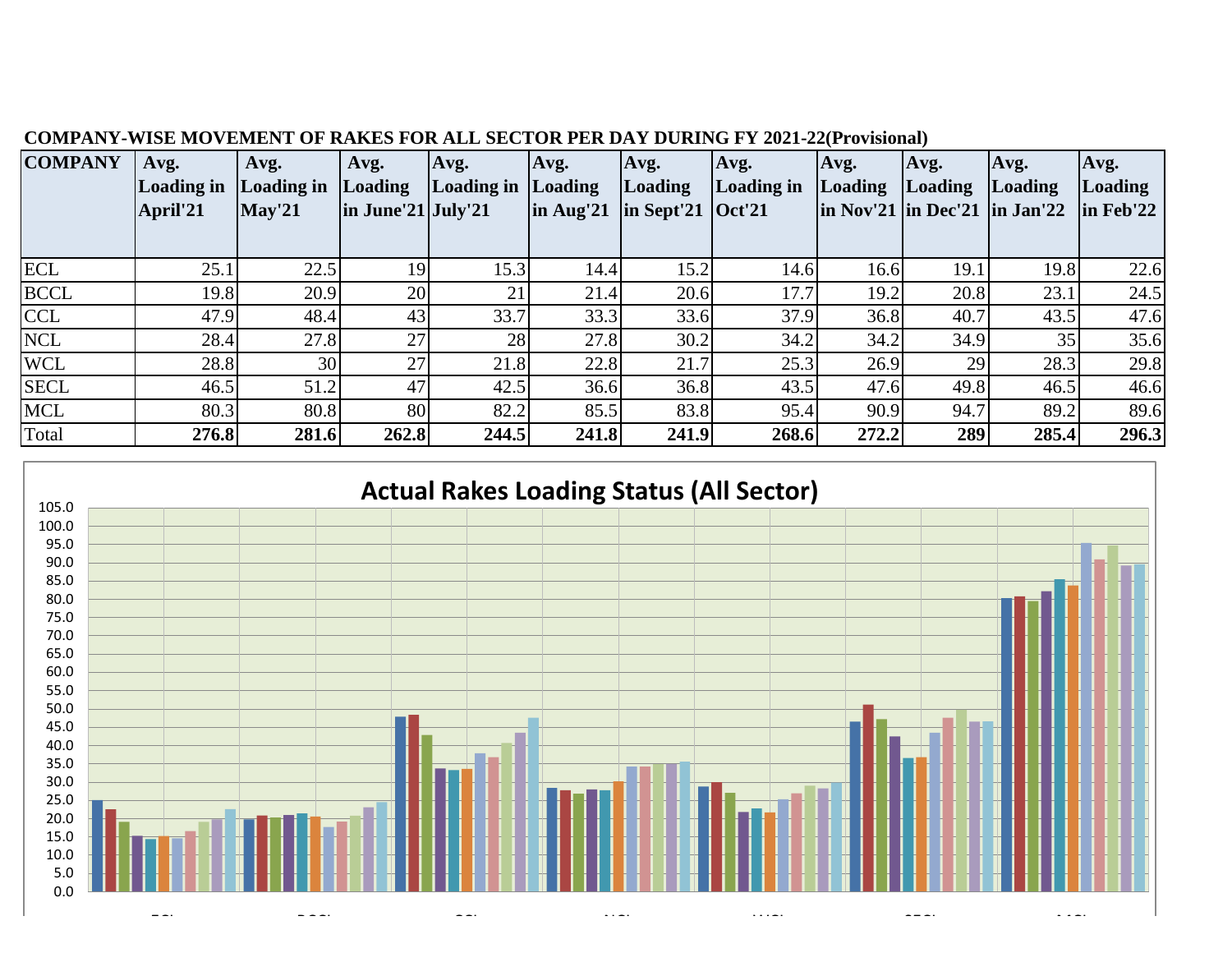| ECL | <b>BCCL</b> | CCL                                                                                                                                          | <b>NCL</b> | <b>WCL</b> | <b>SECL</b> | MCL |
|-----|-------------|----------------------------------------------------------------------------------------------------------------------------------------------|------------|------------|-------------|-----|
|     |             | Avg. Loading in April'21 Avg. Loading in May'21 Avg. Loading in June'21 Avg. Loading in July'21                                              |            |            |             |     |
|     |             | Avg. Loading in Aug <sup>'21</sup> Avg. Loading in Sept <sup>'21</sup> Avg. Loading in Oct <sup>'21</sup> Avg. Loading in Nov <sup>'21</sup> |            |            |             |     |
|     |             | Avg. Loading in Dec'21 Avg. Loading in Jan'22 Avg. Loading in Feb'22                                                                         |            |            |             |     |

## **COMPANY-WISE MOVEMENT OF RAKES FOR POWER SECTOR PER DAY DURING FY 2021-22(Provisional)**

| <b>COMPANY</b> | Avg.<br>Loading in<br>April'21 | Avg.<br><b>Loading in</b><br><b>May'21</b> | Avg.<br>Loading<br>$\ln$ June'21 July'21 | Avg.<br>Loading in Loading | Avg.<br>$\ln$ Aug'21 | Avg.<br><b>Loading</b><br>$\ln$ Sept'21 $\cot 21$ | Avg.<br>Loading in | Avg.<br>Loading | Avg.<br><b>Loading</b><br>$\ln$ Nov'21 $\ln$ Dec'21 $\ln$ Jan'22 | Avg.<br>Loading | Avg.<br>Loading<br>$\ln$ Feb'22 |
|----------------|--------------------------------|--------------------------------------------|------------------------------------------|----------------------------|----------------------|---------------------------------------------------|--------------------|-----------------|------------------------------------------------------------------|-----------------|---------------------------------|
| <b>ECL</b>     | 21.10                          | 18.7                                       | 16.5                                     | 13.7                       | 12.5                 | 15.2                                              | 14.5               | 15.6            | 18.1                                                             | 18.1            | 17.1                            |
| <b>BCCL</b>    | 17.10                          | 18.1                                       | 17.5                                     | 17.4                       | 18.5                 | 17.4                                              | 14.8               | 15.7            | 17.2                                                             | 18.7            | 20.8                            |
| <b>CCL</b>     | 46.20                          | 45.6                                       | 39.3                                     | 32                         | 30.4                 | 31.6                                              | 36.3               | 34              | 37.6                                                             | 40.5            | 45                              |
| <b>NCL</b>     | 26.60                          | 26.6                                       | 24.5                                     | 25.5                       | 25.5                 | 29.2                                              | 33.9               | 34              | 34.7                                                             | 34.9            | 34.8                            |
| <b>WCL</b>     | 27.90                          | 29.1                                       | 25.3                                     | 20.8                       | 22.3                 | 21.6                                              | 25.3               | 26.9            | 28.9                                                             | 28.3            | 29.7                            |
| <b>SECL</b>    | 40.10                          | 44.2                                       | 39.3                                     | 36                         | 32.9                 | 33.5                                              | 41.5               | 42.7            | 45                                                               | 41.1            | 42.3                            |
| <b>MCL</b>     | 64.40                          | 62.5                                       | 59.4                                     | 65.2                       | 68.7                 | 72.8                                              | 88.3               | 79.2            | 83.1                                                             | 78              | 80.9                            |
| Total          | 243.4                          | 244.8                                      | 221.8                                    | 210.6                      | 210.8                | 221.3                                             | 254.6              | 248.1           | 264.6                                                            | 259.6           | 270.6                           |